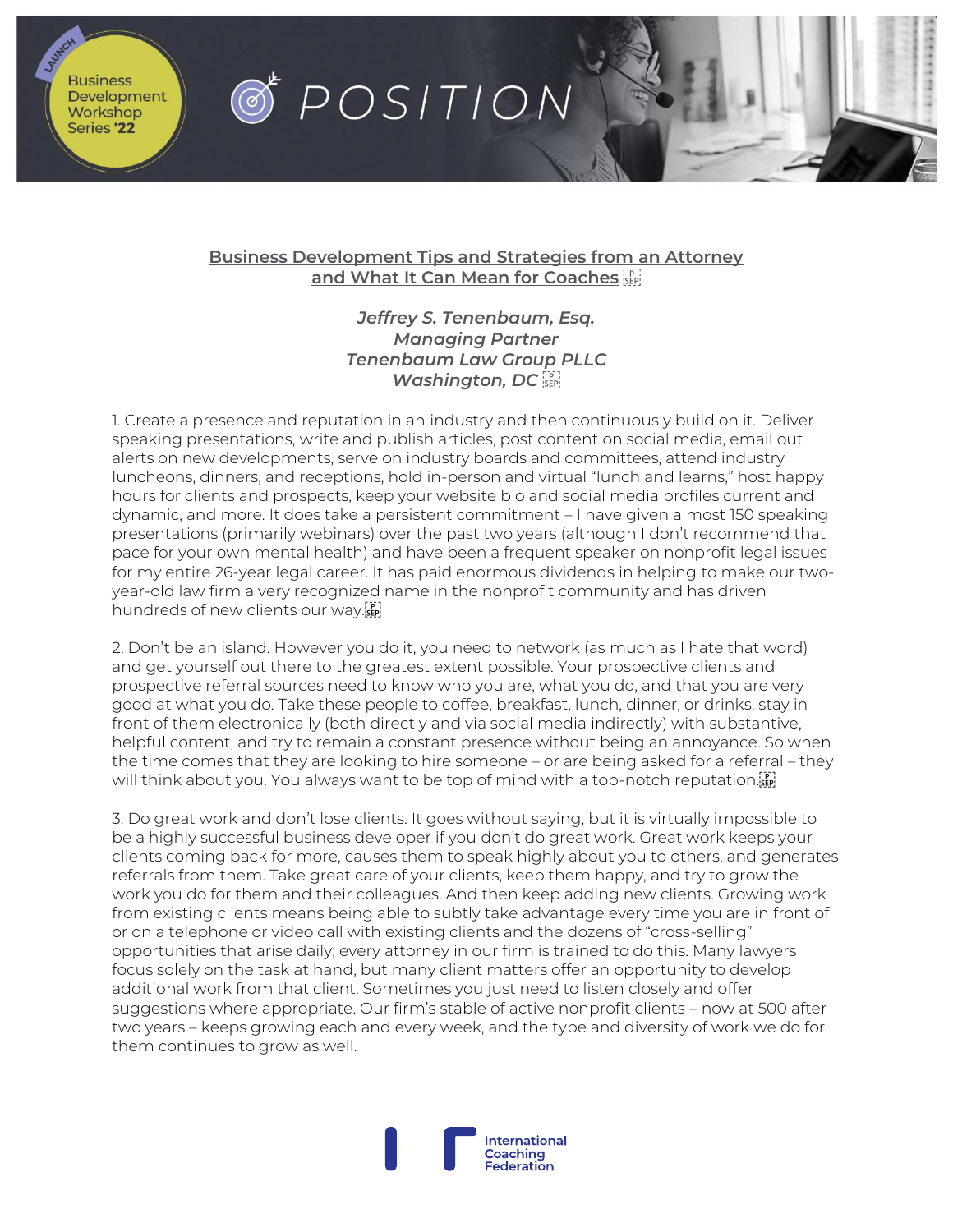**Business** Development Workshop Series '22

## $\circledcirc$   $POSITION$

4. If applicable, involve others in your firm/practice in your business development efforts. If you have others in your firm/practice, involve them in your business development efforts, groom and mentor them, compliment them and prop them up, facilitate speaking, publishing, and other marketing opportunities for them, include them as co-panelists with you on speaking engagements and co-authors of articles and alerts, bring them to conferences and events with you and introduce them to others, support their ideas and initiatives, and let them share in your business development successes. In my judgment, there is nothing better than a group of practitioners working together collectively and collaboratively in business development endeavors.

5. Get as much mileage as possible out of every business development endeavor. Don't publish an article or give a speaking presentation just once. (And don't assign away your copyright; that may be the topic for a future session!) Repackage it, dress it up in new clothes, add a new news hook, and do it over and over to and with new and different audiences. Utilize select industry trade and professional associations to reach large numbers of prospective clients in one fell swoop. Be sure to have your articles and presentations posted on your website, maximize search engine optimization (SEO), and push out the links to them on as many forms of social media as possible. For instance, post the invitation to a speaking engagement you are doing on your LinkedIn, Twitter, and Facebook accounts and then post the recording after the fact weeks later. Not everyone will register for the webinar or listen to the recording, but many more will see what you are up to and it will help to reinforce your brand. That has tremendous business development value. Even that old staple article from a decade ago is likely just as relevant today with minor updating – and to a new audience which has never read it before. Finally, a presentation you gave at a conference two years ago doesn't have to be just a two-year-old presentation. Post the presentation's details, along with the associated PowerPoint and recording (if available), on your website, push the links out on social media, and then weave that into conversations with clients, prospects, and others and share the materials with them. Our firm's website is jam-packed with more articles, presentations, and webinar recordings than many big law firms. We add new content virtually every week. And this content lives forever and will repeatedly pop up in web searches; I can't begin to tell you how many clients I have gotten from people doing online searches, finding an article or presentation of mine from many years ago, and then reaching out to me.

6. Don't reinvent the wheel and build off of your client work. Shortly after law school, I worked through the night for close to two years writing a nonprofit tax compliance book which was published by the American Society of Association Executives (ASAE). It's a real page-turner! While I do not regret having written it and have gotten a lot of mileage out of it, I will never do that again. I don't even have the time to write long articles anymore (just cocktail books!). Capitalize on the client work you are already doing to spin off short, relevant articles that are timely and appeal to your clients and prospective clients. Do as many as you can. In my judgment, it is better to publish five three-page articles than one ten-page article – and then have it published in five places instead of just one. Build off the work you are doing for your clients every day.